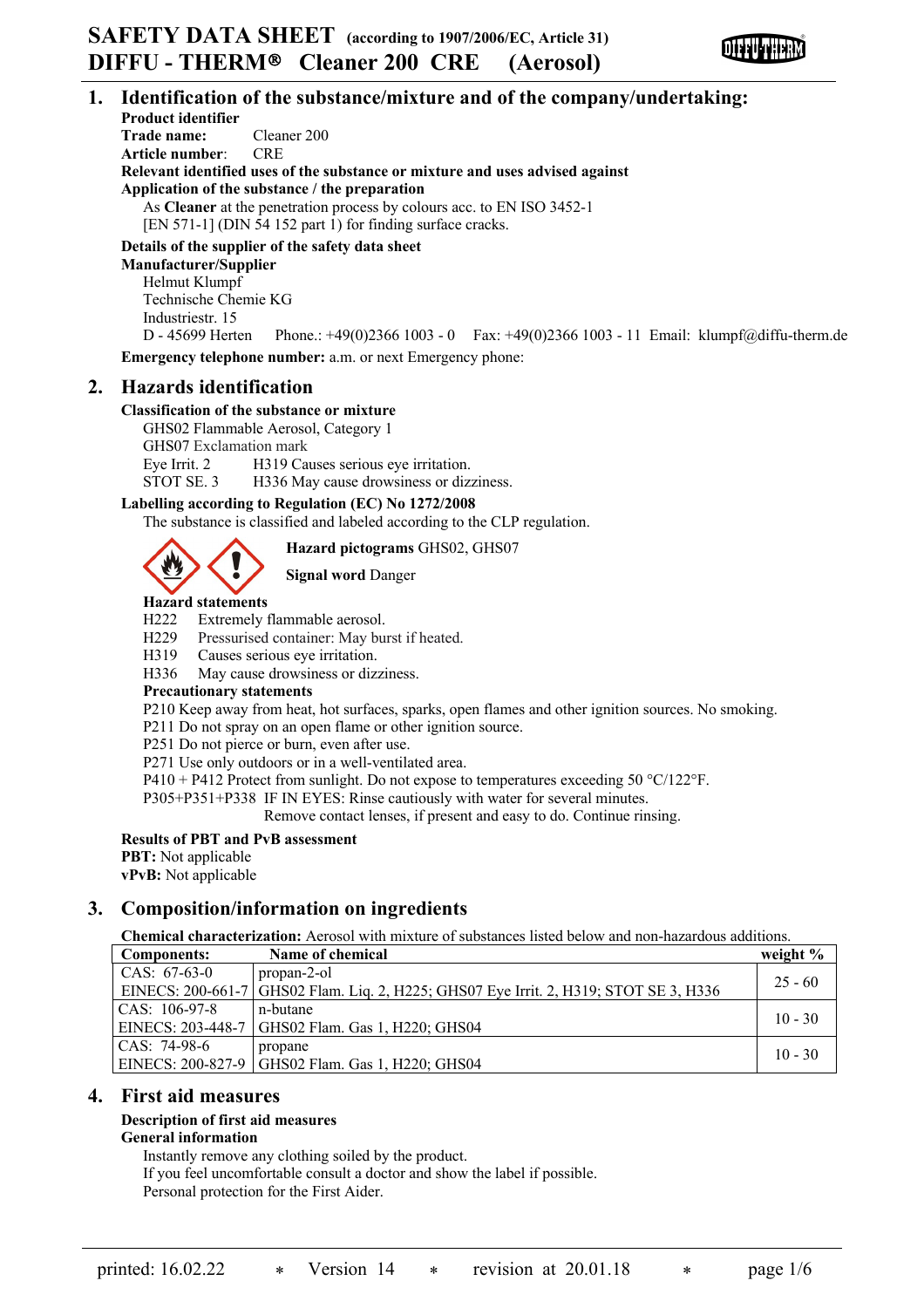

## **After inhalation**

Take affected persons into the open air and position comfortably Remove the person from the danger zone under proper respiratory protection . If breathing is irregular or stopped, give artificial respiration. Comfortable for the patients and provide medical help.

Seek medical treatment in case of complaints.

## **After skin contact**

Wash contact areas with soap and water. Remove contaminated clothing. Launder contaminated clothing before reuse.

## **After eye contact**

Rinse opened eye for at least 15 minutes under running water. Get medical attention if irritation occurs. **After swallowing**

In case of persistent symptoms consult doctor.

Do not induce vomiting - aspiration!

Do not vomit. Swallow activated carbon and sodium sulphate.

## **Information for doctor**

## **Most important symptoms and effects, both acute and delayed**

Headache, Dizziness, Sickness

Tiredness and other effects on the CNS.

Signs and symptoms of eye irritation may include:

Burning sensation, redness, swelling and / or blurred vision. Dry skin.

#### **Indication of any immediate medical attention and special treatment needed**

Causes depression of the central nervous system. Potential of a chemical pneumonia. Information from a doctor or poison control center to obtain.

If ingested, material may be aspirated into the lungs and cause chemical pneumonia. Treat appropriately.

## **5. Fire fighting measures**

## **Description of first aid measures**

#### **Suitable extinguishing agents**

CO2, extinguishing powder or water jet. Fight larger fires with water jet or alcohol-resistant foam. foam, water haze, water spray-jet.

**For safety reasons unsuitable extinguishing agents** Water with a full water jet.

## **Special hazards arising from the substance or mixture**

Hazardous Combustion Products: Smoke, Fume, Incomplete combustion products, Oxides of carbon. Can be released in case of fire: Carbon dioxide (CO2), Carbon monoxide (CO)

## **Advice for fighters**

**Protective equipment:** Wear self-contained breathing apparatus.

## **Additional information:**

Cool containers at risk with water spray jet. Danger for bursting of aerosols when heated for more than 50°C. Aerosols that burst in fire can be mightily shot away.

## **6. Accidental release measures**

## **Personal precautions, protective equipment and emergency procedures**

Wear protective equipment. Keep unprotected persons away.

- Ensure adequate ventilation
- Keep away from ignition sources
- Bring persons out of danger.

## **Environmental precautions:**

Do not allow product to reach sewage system or water bodies.

Prevent material from reaching sewage system, holes and cellars.

Inform respective authorities in case product reaches water or sewage system.

Dilute with much water. Prevent from spreading (e.g. by damming-in or oil barriers).

## **Methods and material for containment and cleaning up:**

Absorb with liquid-binding material (sand, diatomite, acid binders, universal binders, sawdust). Ensure adequate ventilation.

#### **Reference to other sections**

See Section 8 for information on personal protection equipment.

## **7. Handling and storage**

## **Handling:**

## **Advice on safe handling:**

Provide good room ventilation even at ground level (vapours are heavier than air).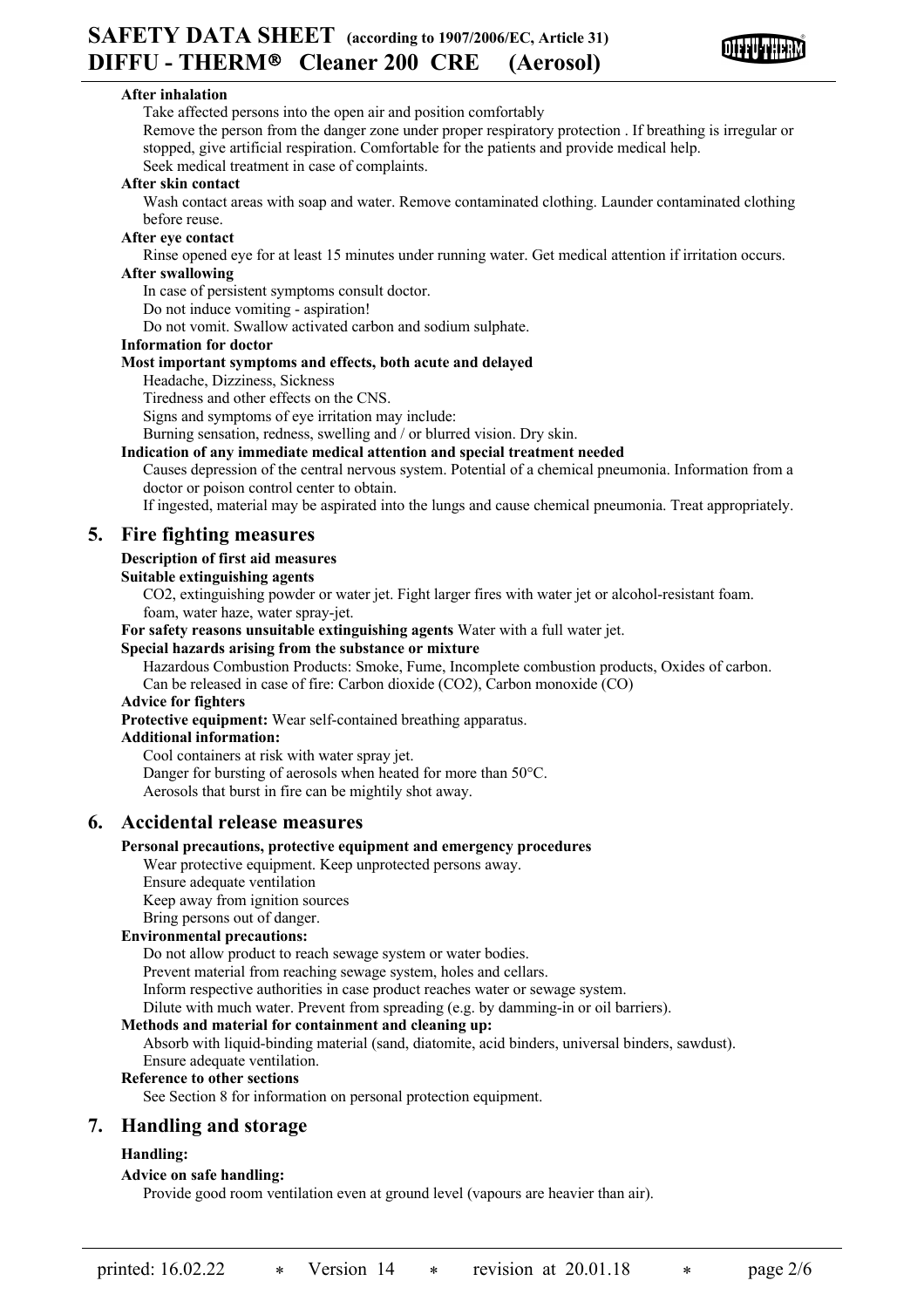

## **Advice on protection against fire and explosion:**

Keep away from sources of ignition.

Do not smoke.

Take precautionary measures against static discharges.

**Storage:**

#### **Requirements for storage rooms and vessels:**

Filled aerosols must not be exposed to:

- 1. Heating of more than 50°C by sun beams or other heat sources.
- 2. Storage in gates, passages, wells of staircases, buildings, floors, and lofts.
- Keep container in a well-ventilated place.

#### **Advice on storage compatibility:**

Do not store together with oxidizing agents.

**Further information on storage conditions:**

Keep container in a well-ventilated place.

#### **Classification acc. to prescription:**

Aerosols (Aerosol containers) (TRG 300) Ordinance on Industrial Safety and Health TRGS 510.

**Storage class:** 2B

## **8. Exposure controls/personal protection**

**Additional information about design for technical systems:**

No other information's, see point 7.

#### **Control parameters**

**Components with critical values that require monitoring at the workplace:**

Not required.

| Components with critical values that require monitoring at the workplace: |             |                                                                |  |
|---------------------------------------------------------------------------|-------------|----------------------------------------------------------------|--|
| $67 - 63 - 0$                                                             | propan-2-ol | $(25 - 60\%)$                                                  |  |
| WEL.                                                                      |             | Long-term value: $500 \text{ mg/m}^3$ , $200 \text{ ml/m}^3$   |  |
| $106 - 97 - 8$                                                            | butane      | $(10 - 30\%)$                                                  |  |
| <b>WEL</b>                                                                |             | 2.400 mg/m <sup>3</sup> , 1.000 ml/m <sup>3</sup> ; 4(II); DFG |  |
| 74-98-6                                                                   | propane     | $(10 - 30\%)$                                                  |  |
| WEL                                                                       |             | 1.800 mg/m <sup>3</sup> , 1.000 ml/m <sup>3</sup> ; 4(II); DFG |  |

## **Exposure controls**

## **Personal protection equipment**

## **General protective and hygienic measures**

Keep away from foodstuffs, beverages and food.

Instantly remove any soiled and impregnated garments.

Wash hands during breaks and at the end of the work.

Avoid contact with the eyes and skin.

#### **Breathing equipment:**

If engineering controls do not maintain airborne contaminant concentrations at a level which is adequate to protect worker health, an approved respirator may be appropriate. Respirator selection, use, and maintenance must be in accordance with regulatory requirements, if applicable.

In case of brief exposure or low pollution use breathing filter apparatus. In case of intensive or longer exposure use breathing apparatus that is independent of circulating air.

Half-face filter respirator Type A.

**Protection of hands:** Protective gloves.

#### **Material of gloves**

The selection of the suitable gloves does not only depend on the material, but also on further marks of quality and varies from manufacturer to manufacturer.

## **Penetration time of glove material**

The exact break through time has to be found out by the manufacturer of the protective gloves and has to be observed.

## **Eye protection:**

A chemical goggles is recommended. Tightly sealed safety glasses.

Gauze goggles

**Body protection:** Protective work clothing.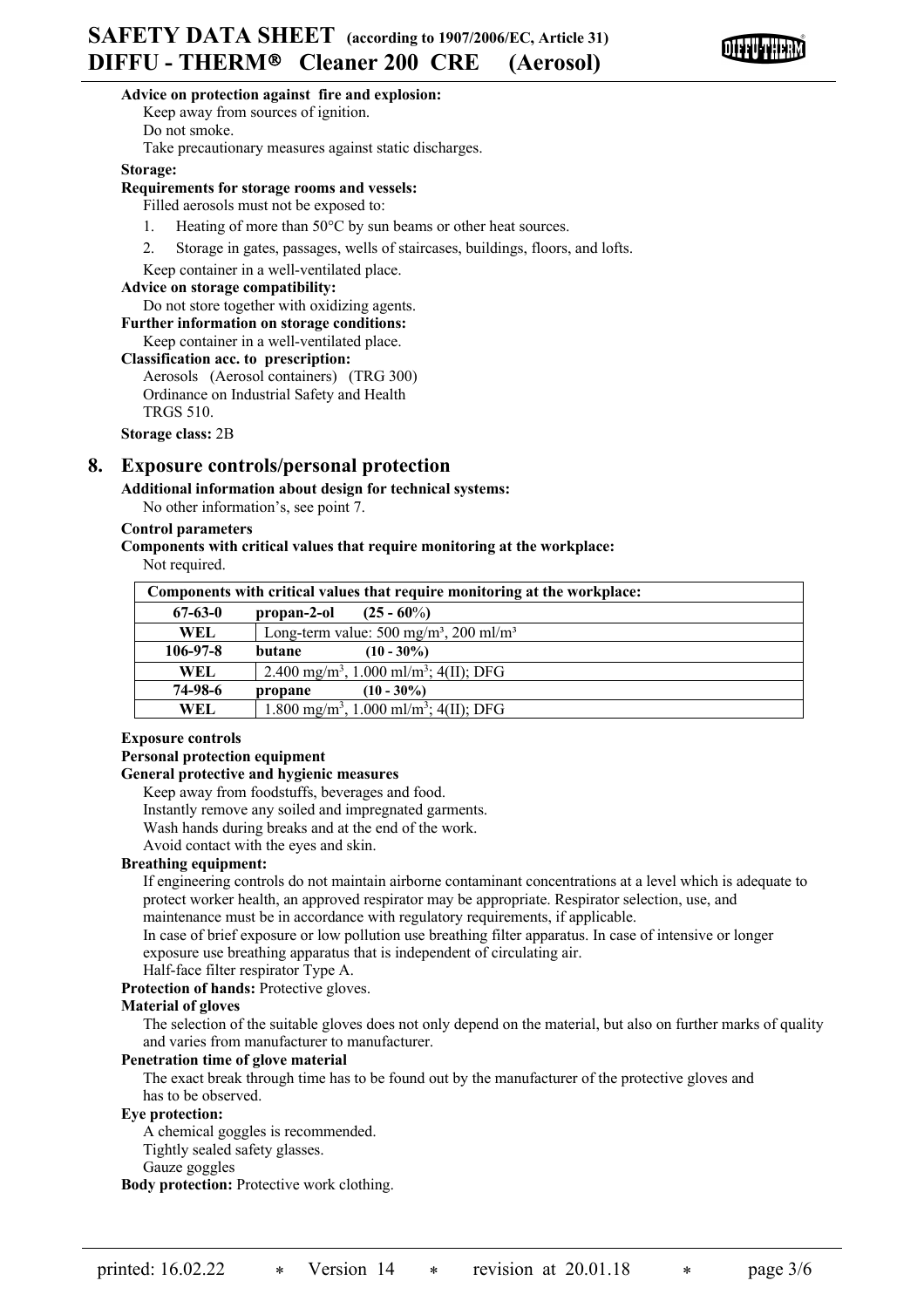

## **9. Physical and chemical properties**

| General Information                   |                |                                                  |                     |              |
|---------------------------------------|----------------|--------------------------------------------------|---------------------|--------------|
| Form: Aerosol                         | Colour: clear  | Smell: alcoholic                                 |                     |              |
| Data relevant for safety:             |                | (Product without power gas)                      |                     |              |
| Boiling temperature:                  |                |                                                  | 82 $\degree$ C      | (DIN 53 171) |
| Flash point:                          |                |                                                  | 12 °C               | (DIN 51 758) |
| Ignition temperature:                 |                | $>350$ °C                                        |                     | (DIN 51 794) |
| Explosive properties:                 |                | The Product is not explosive, but                |                     |              |
|                                       |                | may form flammable/explosive vapour-air mixture. |                     |              |
| Explosion limits                      | Lower $e.l.$ : |                                                  | 2 Vol. $%$          |              |
|                                       | Upper $e.l.$ : |                                                  | $12 \text{ Vol.}\%$ |              |
| Vapour pressure $(20^{\circ}C)$ :     |                |                                                  | 48 mbar             |              |
| Density $(20^{\circ}C)$ :             |                | $0,862 \text{ g/cm}^3$                           |                     | (DIN 51 757) |
| Solubility in water $(20^{\circ}C)$ : |                | $1,000 \text{ g/l}$                              |                     | (Solvent)    |

## **10. Stability and reactivity**

## **Reactivity**

## **Chemical stability**

**General Information**

The material is stable under normal conditions.

Under normal storage conditions peroxides can accumulate which may explode in heat or shock. Distillation or evaporation increase the formation of peroxides and thus also the risk of explosion.

# **Thermal decomposition / conditions to be avoided:** No decomposition if used according to specifications.

## **Possibility of hazardous reactions**

Reacts with strong oxidizing agents.

Hazardous polymerization will not occur.

## **Conditions to avoid**

Avoid shock, friction, heat, sparks, open flame and other ignition sources. Prevent electrostatic charging. **Incompatible materials:**

Reacts with strong oxidizing agents.

Reacts with strong acids.

#### **Hazardous decomposition products:**

Thermal decomposition is highly dependent on conditions. A complex mixture of airborne solids, liquids and gases, including carbon monoxide, carbon dioxide and other organic compounds will be evolved when this material undergoes combustion or thermal or oxidative degradation.

This product does not decompose at ambient temperatures.

## **11. Toxicological information**

#### **Information on toxicological effects**

#### **Acute Toxicity: (LD/LC50-values that are relevant for classification):**

| Component             | Method  |                  | Value                                                        |
|-----------------------|---------|------------------|--------------------------------------------------------------|
| $67-63-0$ propan-2-ol | Oral    | LD <sub>50</sub> | $4.570 \text{ mg/kg}$<br>(rat)                               |
|                       | Dermal  | LD <sub>50</sub> | $13.400$ mg/kg $(rabbit)$                                    |
|                       | Inhaled | LC50/6h          | $30 \text{ mg/l}$ (rat) (6h/ LC50 > 25.000 mg/m <sup>3</sup> |

## **Primary irritant effect:**

#### **on the skin:**

Possible due to defatting action on prolonged contact may damage the skin.

weak irritant effect

Data available. Test results or other study results do not meet the criteria for classification.

**on the eye:** Irritant effect.

## **Irritation of the respiratory system**

slightly irritating

Test results or other study results do not meet the criteria for classification.

## **Sensitization:** No sensitizing effect known.

## **Additional toxicological information:**

Increased concentrations of vapor may cause irritation of the eyes and respiratory tract. Headache, dizziness and disorders of the central nervous system can also be caused.

Ingestion may cause gastrointestinal irritation, nausea, vomiting and diarrhea.

Taking or vomiting can cause small amounts of liquid aspirated into the lungs, chemical pneumonitis or pulmonary edema.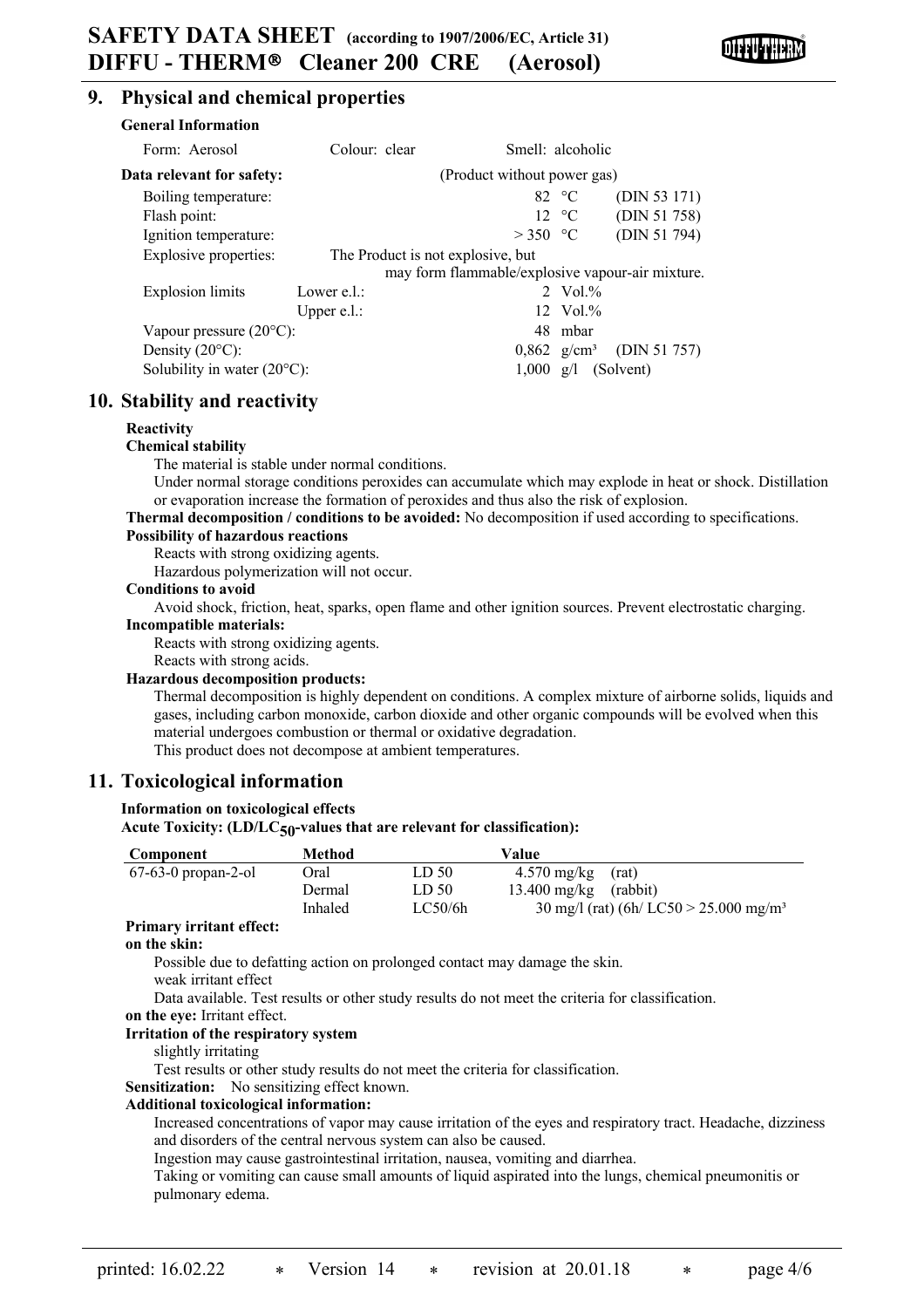

## **12. Ecological information**

## **Toxicity**

**Aquatic toxicity:**

Material - Not expected to be harmful to aquatic organisms.

## **67-63-0 propan-2-ol**

LC  $50 > 100$  mg/l (alg)

 $> 100$  mg/l (Daphnia)

- $> 100$  mg/l (fi2) (96h/)
- $> 100$  mg/l (kru) (48h/)

## **Persistence and degradability**

This substance is rapidly degraded in the air. Easily biodegradable **Other information:** The product is easily biodegradable.

## **13. Disposal considerations**

#### **Product:**

**Recommendations:**

Hand over to authorized disposal agency.

#### **Waste code No.:**

EAV: 14 06 03 term: Mixture of solvent

## **Contaminated packaging:**

#### **Recommendations:**

Container must be completely emptied and must not be opened by force. Hand over to authorized disposal agency.

#### **Waste code No.:**

EAV: 15 01 10 term: Iron-metal containers with a contaminated rest of the contents

## **Waste treatment methods**

## **Recommendations**

Must not be disposed of together with household garbage. Do not allow product to reach sewage system. Disposal must be made according the local authority regulations.

## **14. Transport information**

## **Land transport**

| UN-No.: 1950 Identification:                                                        | DRUCKGASPACKUNGEN flammable     |  |
|-------------------------------------------------------------------------------------|---------------------------------|--|
| Class: 2 Package Group: -- Tunnel restriction code: D                               |                                 |  |
| Classifications code: 5 F                                                           | shipment category: 2            |  |
| Labelling of the Package:                                                           | UN 1950 AEROSOLE Label-no.: 2.1 |  |
| Packing instruction: P 003, MP 9 Limited Quantities Only: 1L (Package $\leq 30$ kg) |                                 |  |

## **Marine transport IMDG/GGVSee**

UN-No.: 1950 Class: 2.1 Package Group: -- EMS-No.: F-D, S-U Label-no.: -- Marine Pollutant: -- Label: -- Proper Shipping Name: Aerosols (Limited Quantities Only) (Package  $\leq 30 \text{ kg}$ )

## **Air transport ICAO-TI and IATA-DGR**

| Class/Division:                           | 2.1 | $UN/ID-No.$ | 1950 |                   |                  |
|-------------------------------------------|-----|-------------|------|-------------------|------------------|
| Package Group: --,                        |     | Label:      |      |                   |                  |
| Packing inst. Passenger aircraft:         |     | 203/Y203    |      | Max. net/Package: | 75 kg/30 kg      |
| Packing inst. Cargo aircraft:             |     | 203         |      | Max. net/Package: | $150 \text{ kg}$ |
| Proper Shipping Name: Aerosols, flammable |     |             |      |                   |                  |

## **15. Regulatory information**

## **Safety, health and environmental regulations/legislation specific for the substance or mixture Labelling according to Regulation (EC) No 1272/2008**

The substance is classified and labelled according to the CLP regulation.